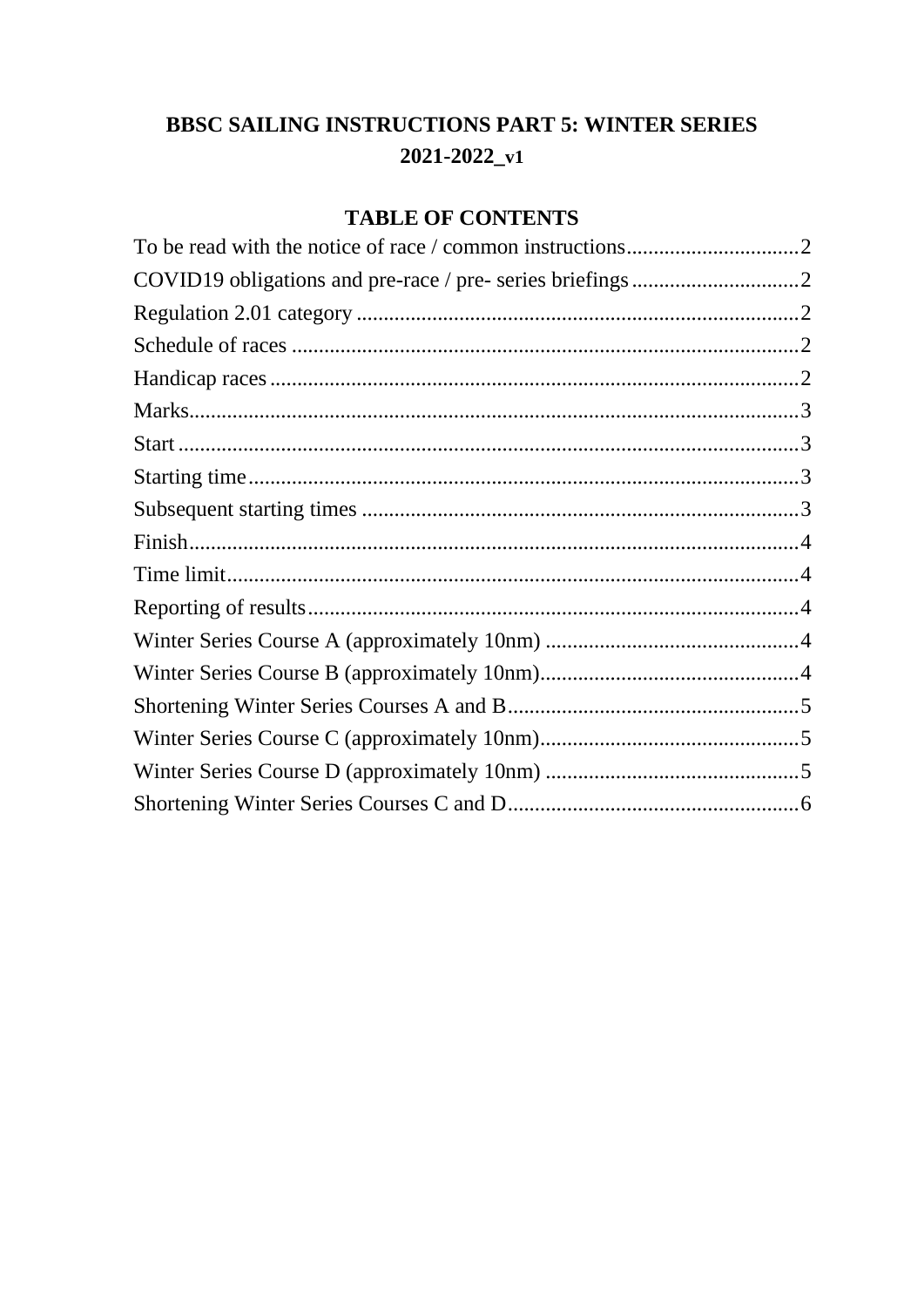## **PART5: THE WINTER SERIES 2021-2022\_v1**

#### <span id="page-1-0"></span>**To be read with the notice of race / common instructions**

- 1. These Winter Series Sailing Instructions shall be read subject to and in conjunction with the **Club's** Keel, Trailable and Multihull:
	- (a) Notice of Race; and
	- (b) BBSC Sailing Instruction Part 1: Common Instructions.

## <span id="page-1-1"></span>**COVID19 obligations and pre-race / pre- series briefings**

- 2. Attention is drawn to clauses in the Notice of Race under the headings:
	- (a) Mandatory electronic check-in; and
	- (b) Pre-race / pre-series briefings.

A boat which does not comply with the requirements of those **clauses** may be scored DNS.

#### <span id="page-1-2"></span>**Regulation 2.01 category**

- 3. The Committee has:
	- (a) selected Category 7 as the category in **regulation** 2.01.8 as the category most suitable for a race in this Series;
	- (b) added to the requirements of Category 7, the requirements specified in the Notice of Race under the headings "Regulation 2.01 categories, racing areas, dates and pre-race briefings" / "Other Series and Races".

#### <span id="page-1-3"></span>**Schedule of races**

- 4. A schedule of race dates, the initial start time for the **limit boa**t and the finish time for a race in the Winter Series appear in the **Program**.
- 5. If a race in the Winter Series is abandoned or postponed, it may be resailed on a date and time to be **posted**.

#### <span id="page-1-4"></span>**Handicap races**

6. Each race in the Winter Series is a **handicap race**. A PHS starting time (offset) for each boat entered in the series the shall be **posted** prior to the first race in the series.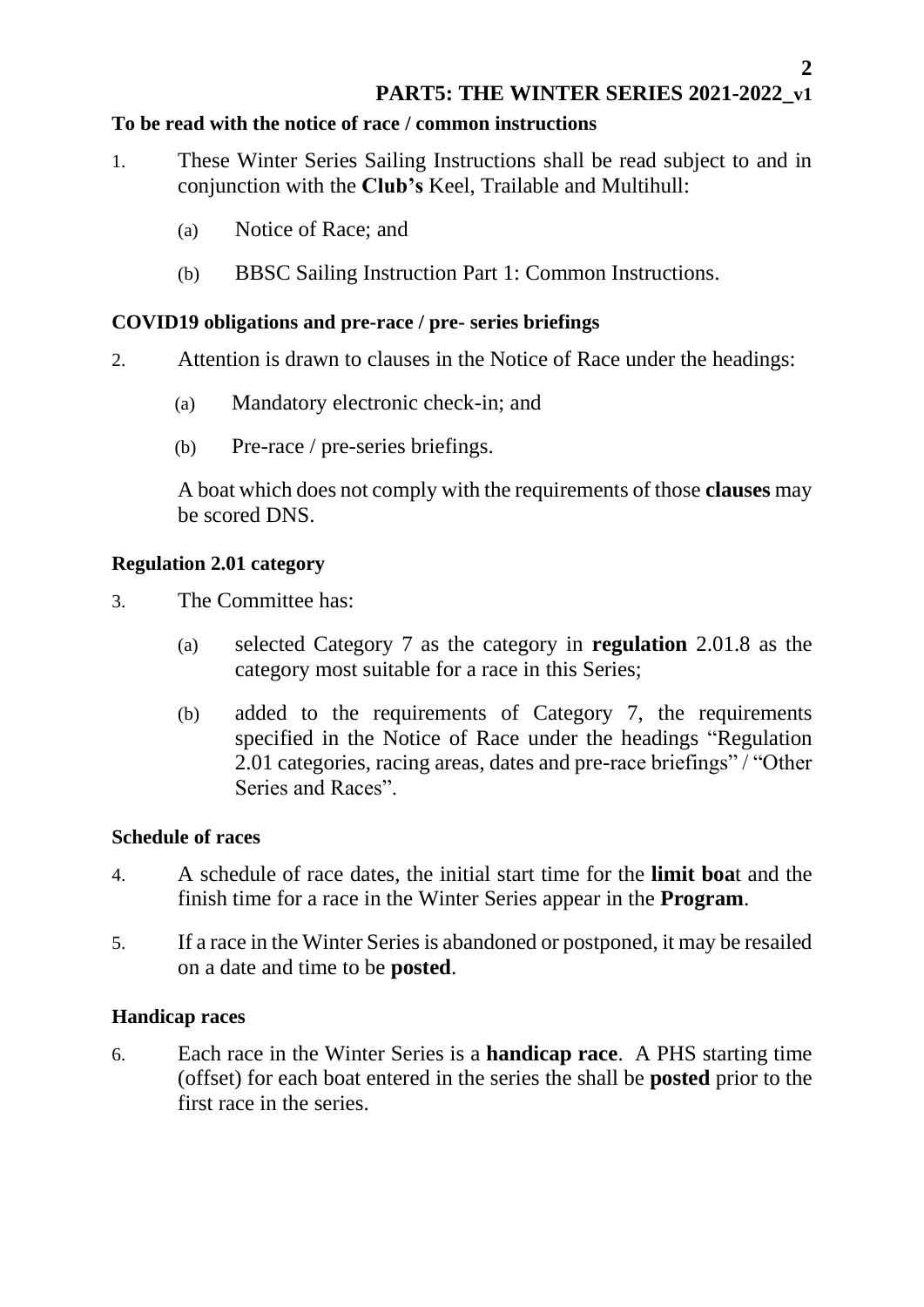## <span id="page-2-0"></span>**Marks**

- 7. A course mark in the Winter Series may be one of the following permanent marks or Snapper Island as described in these **instructions**.
- 8. There are seven permanent yellow marks. The number, name and approximate position of each permanent mark is as follows:

| N <sub>0</sub>   | <b>Name</b>             | Latitude             | Longitude            |
|------------------|-------------------------|----------------------|----------------------|
| 1.               | <b>Square Head</b>      | $35^0$ 42.882' South | $150^0$ 12.535' East |
| 2.               | Chain Bay               | $35^0$ 42.807' South | $150^0$ 14.680' East |
| 3.               | <b>Yellow Rock</b>      | $35^0$ 43.261' South | $150^0$ 15.593' East |
| 4.               | Tollgate                | $35^0$ 44.630' South | $150^0$ 15.370' East |
| 5.               | Wimbie                  | $35^0$ 45.487' South | $150^0$ 13.015' East |
| 6.               | Caseys Beach            | $35^0$ 43.979' South | $150^0$ 12.864' East |
| $\overline{7}$ . | Marine Park Middle Mark | $35^0$ 44.282' South | $150^0$ 14.750' East |

- 9. If after the start of a race, a permanent mark is missing from the end of a leg of the course a boat is sailing, the boat shall complete the course by commencing the next leg as if the mark were in its approximate position. This changes rule 34.
- 10. The starting marks are the No 6 Caseys Beach mark and the West Cardinal mark.
- 11. The finishing marks are described in the Winter Series Courses / Shortening the Course **instructions**.

## <span id="page-2-1"></span>**Start**

12. The starting line is between the No 6 Caseys Beach mark and the West Cardinal mark.

## <span id="page-2-2"></span>**Starting time**

13. The "Start" time shown in the **Program** is the **limit boat's** start time..

## <span id="page-2-3"></span>**Subsequent starting times**

14. A boat's starting time for the second race or subsequent race will not be posted and it is a boat's responsibility to determine her start time for the second and a subsequent race having regard to the following **instruction**. A boat that finishes  $1<sup>st</sup>$ ,  $2<sup>nd</sup>$  or  $3<sup>rd</sup>$  in a Winter Series race shall be penalised 12, 9 or 6 minutes, respectively, and her start time for each subsequent race shall be adjusted accordingly. Each penalty so incurred shall be cumulative.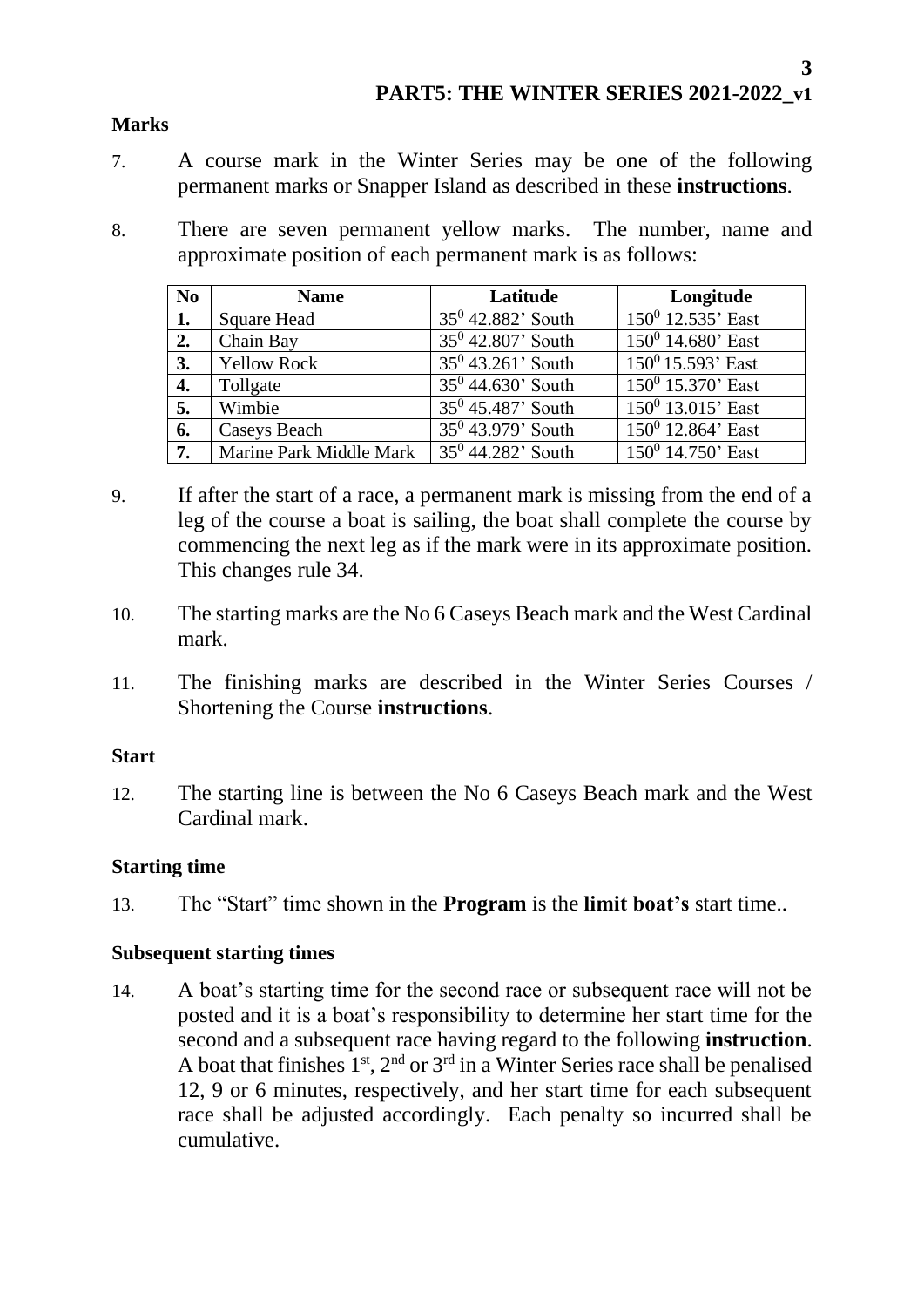## <span id="page-3-0"></span>**Finish**

15. The finishing lines for a race in the Winter Series are described in Winter Series Courses A, B, C and D and the **instructions** for shortening those courses.

## <span id="page-3-1"></span>**Time limit**

- 16. The time limit for a Winter Series' race is the **Program's** Finish time.
- 17. A boat that fails to finish a Winter Series course or a shortened course within the **Program's** Finish time will be scored DNF. This changes Racing rules 35 and A4.1.

## <span id="page-3-2"></span>**Reporting of results**

18. A boat participating in a Winter Series' race shall inform the **Handicapper** of the boat's place in in the race by e-mail to committee@bbsc.org.au or by text message to a number to be announced at the pre-race briefing. A boat that fails to observe this **instruction** within 24 hours of finishing the race may be scored DNF. This changes Racing rule 35 and A4.1.

## <span id="page-3-3"></span>**Winter Series Course A (approximately 10nm)**

19. Course A for a race in the Winter Series is as follows:

**Start:**Between the Caseys Beach mark and the West Cardinal mark, leaving the Caseys Beach mark to port.

- No 2. Chain Bay (starboard).
- No 5. Wimbie Beach (starboard).
- Snapper Island (port).
- No 1. Square Head (port).
- Snapper Island (starboard).

**Finish:** Between the Caseys Beach mark and the West Cardinal mark.

## <span id="page-3-4"></span>**Winter Series Course B (approximately 10nm)**

20. Course B for a race in the Winter Series is as follows:

**Start:**Between the Caseys Beach mark and the West Cardinal mark, leaving the Caseys Beach mark to port.

- Snapper Island (port).
- No 1. Square Head (starboard).
- Snapper Island (starboard).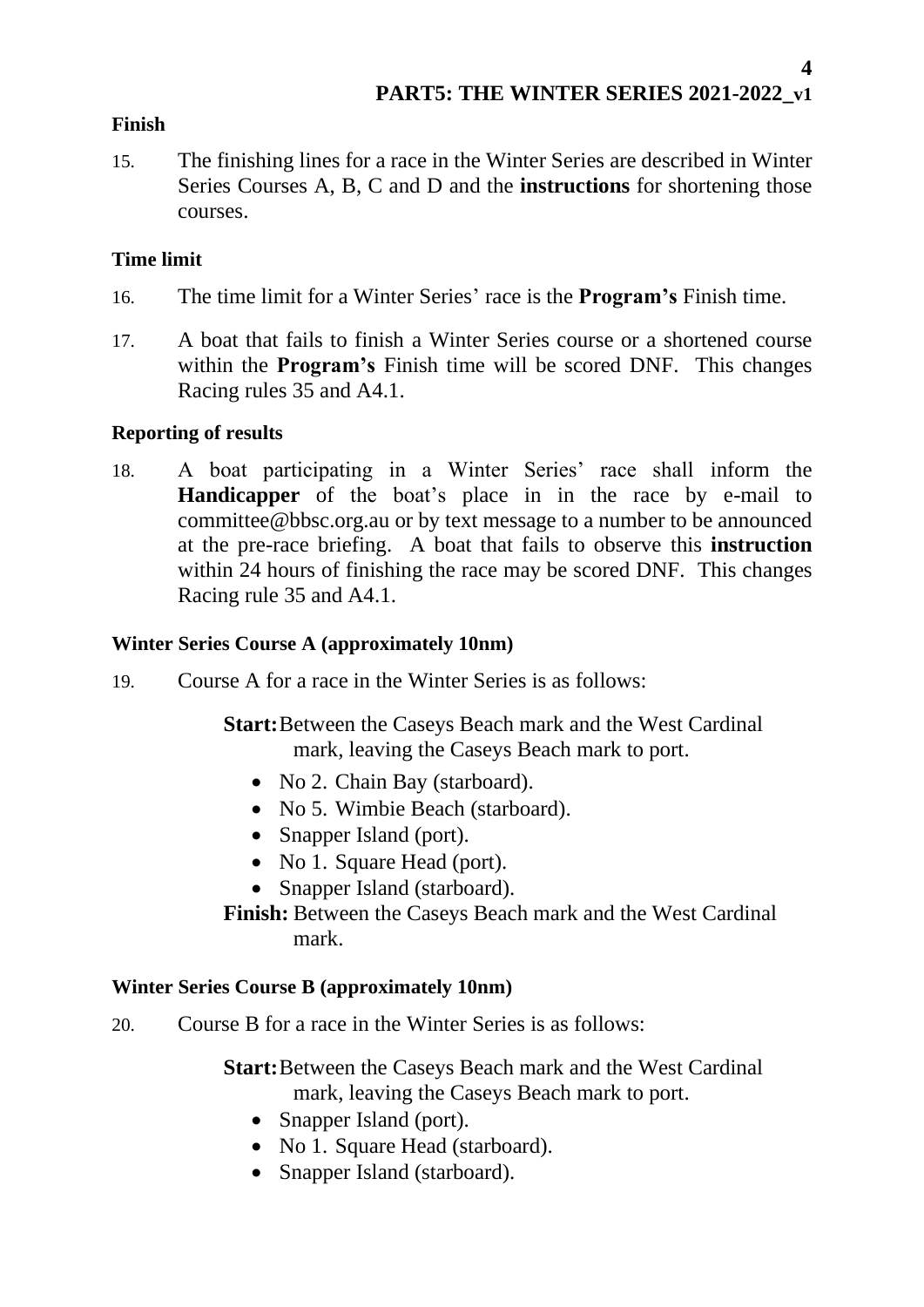- No 5. Wimbie Beach (port).
- No 2. Chain Bay (port).

**Finish:** Between the Caseys Beach mark and the West Cardinal mark leaving the Caseys Beach mark to starboard.

## <span id="page-4-0"></span>**Shortening Winter Series Courses A and B**

- 21. If in a Winter Series Race over Course A or Course B the leading boat fails to round the No 5 Wimbie Beach mark before the expiration of 2 ½ hours after the **Program's** Start time, the course shall be shortened to finish between the No 6 Caseys Beach mark and the West Cardinal mark. This **instruction** changes Racing rule 32.
- 22. If in a Winter Series Race over Course A or Course B the course is shortened in accordance with the previous **instruction** and no boat finishes the course as shortened by the **Program's** Finish time, the course shall be shortened to finish at the No 5 Wimbie Beach mark. This **instruction** changes Racing rule 32.

## <span id="page-4-1"></span>**Winter Series Course C (approximately 10nm)**

23. Course C for a race in the Winter Series is as follows:

**Start:**Between the Caseys Beach mark and the West Cardinal mark, leaving the Caseys Beach mark to port.

- Snapper Island (port).
- No 1. Square Head (starboard).
- No 3. Yellow Rock (starboard).
- No 4. Toll Gate (starboard).
- No 1 Square Head (port).
- Snapper Island (starboard).

**Finish:** Between the Caseys Beach mark and the West Cardinal mark leaving the Caseys Beach mark to starboard.

## <span id="page-4-2"></span>**Winter Series Course D (approximately 10nm)**

24. Course D for a race in the Winter Series is as follows:

**Start:**Between the Caseys Beach mark and the West Cardinal mark, leaving the Caseys Beach mark to port.

- Snapper Island (port)
- No 1. Square Head (starboard)
- No 4. Toll Gate (port).